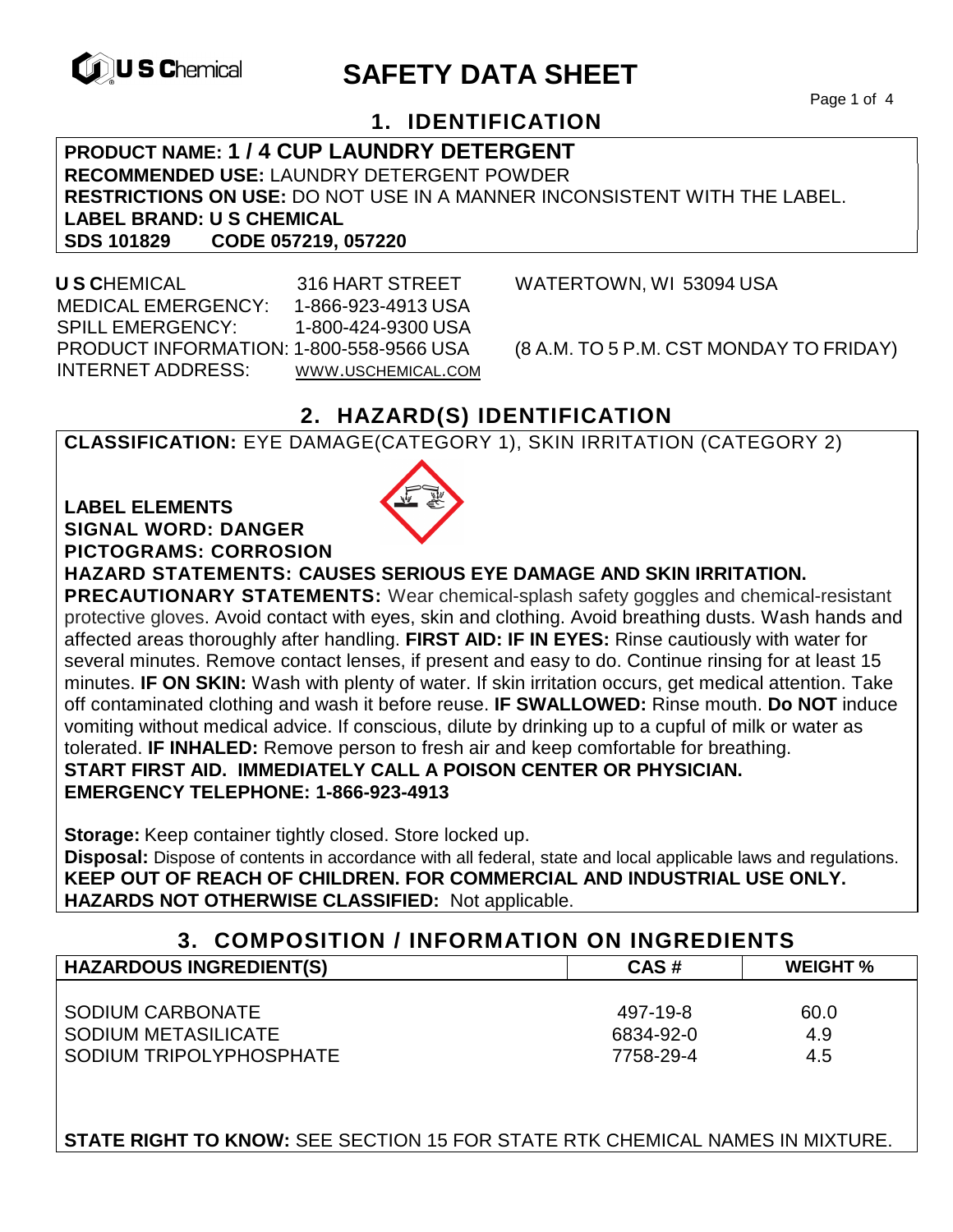## **4. FIRST-AID MEASURES** Page 2 of 4

**IF IN EYES:** RINSE CAUTIOUSLY WITH WATER FOR SEVERAL MINUTES. REMOVE CONTACT LENSES, IF PRESENT AND EASY TO DO. CONTINUE RINSING FOR AT LEAST 15 MINUTES. **IF ON SKIN:** WASH WITH PLENTY OF WATER. IF SKIN IRRITATION OCCURS, GET MEDICAL ATTENTION. TAKE OFF CONTAMINATED CLOTHING AND WASH IT BEFORE REUSE. **IF SWALLOWED:** RINSE MOUTH. **Do NOT** INDUCE VOMITING WITHOUT MEDICAL ADVICE. IF CONSCIOUS, DILUTE BY DRINKING UP TO A CUPFUL OF MILK OR WATER AS TOLERATED. **IF INHALED:** REMOVE PERSON TO FRESH AIR AND KEEP COMFORTABLE FOR BREATHING. **START FIRST AID. IMMEDIATELY CALL A POISON CENTER OR PHYSICIAN. EMERGENCY TELEPHONE: 1-866-923-4913**

**MOST IMPORTANT SYMPTOMS / EFFECTS:** CAUSES SERIOUS EYE DAMAGE AND SKIN IRRITATION. MAY CAUSE BLINDNESS WITHOUT IMMEDIATE FIRST AID. HARMFUL IF SWALLOWED.

**MEDICAL CONDITIONS AGGRAVATED:** NONE KNOWN.

**NOTE TO PHYSICIAN:** CALL 1-866-923-4913 FOR EXPOSURE MANAGEMENT ASSISTANCE.

## **5. FIRE-FIGHTING MEASURES**

**CHEMICAL HAZARDS:** EYE CORROSIVE AND SKIN IRRITANT. NON-FLAMMABLE. **COMBUSTION PRODUCT HAZARDS:** OXIDES OF CARBON AND OTHER FUMES. **METHODS:** SELECT EXTINGUISHER AND METHODS BASED ON FIRE SIZE AND TYPE. **EQUIPMENT:** WEAR SCBA AND FULL PROTECTIVE GEAR AS CONDITIONS WARRANT. **NFPA RATING:** HEALTH-3/FLAMMABILITY-0/ INSTABILITY-0/SPECIAL HAZARD-N.AP. **SUITABLE EXTINGUISHERS:** WATER, DRY CHEMICAL, CO2 OR FOAM SUITABLE FOR FIRE. **UNSUITABLE EXTINGUISHERS:** NO RESTRICTIONS BASED ON CHEMICAL HAZARDS.

## **6. ACCIDENTAL RELEASE MEASURES**

**PERSONAL PRECAUTIONS:** EVACUATE UNPROTECTED PERSONNEL FROM AREA. WEAR PERSONAL PROTECTION INCLUDING RUBBER BOOTS. SEE SECTION 8. VENTILATE AREA IF NEEDED. BE CAREFUL NOT TO SLIP. WASH THOROUGHLY AFTER CLEAN-UP. **ENVIRONMENTAL PRECAUTIONS:** PREVENT SPILL FROM ENTERING DRAIN, STORM SEWER OR SURFACE WATERWAY. PREVENT WATER AND SOIL CONTAMINATION. **CLEAN-UP METHODS:** CAREFULLY SWEEP UP AND SHOVEL INTO DRY LABELED CONTAINERS WITHOUT RAISING DUST. MOVE CONTAINERS OUT OF SPILL AREA. AFTER SPILL COLLECTION, FLUSH AREA WITH WATER AND FOLLOW WITH NORMAL CLEAN-UP PROCEDURES.

## **7. HANDLING AND STORAGE**

**HANDLING:** FOLLOW ALL LABEL DIRECTIONS. INSTRUCT PERSONNEL ABOUT PROPER USE, HAZARDS, PRECAUTIONS, AND FIRST AID MEASURES. AVOID INHALATION, INGESTION, AND CONTACT WITH SKIN, EYES AND CLOTHING. DO NOT TASTE OR SWALLOW. REMOVE AND WASH CONTAMINATED CLOTHING AND FOOTWEAR BEFORE REUSE. PRODUCT RESIDUE MAY REMAIN IN EMPTY CONTAINERS. HANDLE CAREFULLY TO AVOID DAMAGING CONTAINER.

**STORAGE:** KEEP CONTAINER TIGHTLY CLOSED. STORE LOCKED UP. STORE AT AMBIENT TEMPERATURES IN A DRY AREA OUT OF DIRECT SUNLIGHT. ROTATE STOCK REGULARLY. KEEP AWAY FROM FOOD AND DRINK. KEEP OUT OF REACH OF CHILDREN.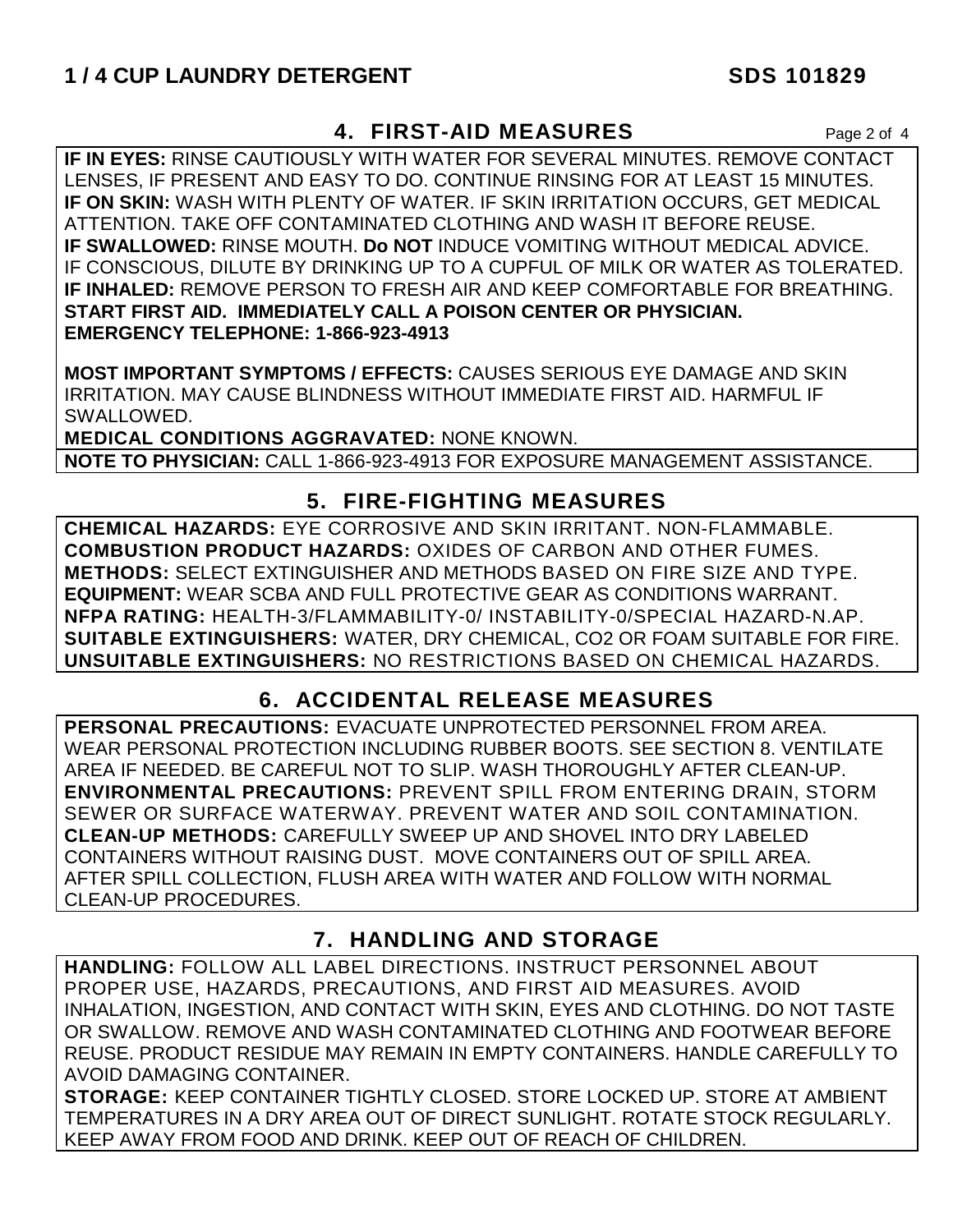## **1 / 4 CUP LAUNDRY DETERGENT SDS 101829**

### **8. EXPOSURE CONTROLS / PERSONAL PROTECTION** Page 3 of 4

**EXPOSURE LIMITS:** SODIUM CARBONATE = NONE SODIUM METASILICATE = NONE SODIUM TRIPOLYPHOSPHATE = NONE **ENGINEERING CONTROLS:** NONE REQUIRED. GENERAL ROOM VENTILATION IS TYPICALLY ADEQUATE.

#### **PERSONAL PROTECTION**

**EYES:** SAFETY GOGGLES (INDIRECT-VENTED OR NON-VENTED) AND AN EYE-WASH STATION. **HANDS:** CHEMICAL-RESISTANT PROTECTIVE GLOVES (RUBBER OR NEOPRENE). **RESPIRATORY:** WEAR DUST MASK IF HANDLING CREATES AIR-BORNE DUST. **FEET:** NONE REQUIRED. RUBBER BOOTS RECOMMENDED DURING SPILL CLEAN-UP. **BODY:** NONE REQUIRED.

#### **9. PHYSICAL AND CHEMICAL PROPERTIES**

| <b>APPEARANCE: WHITE POWDER</b>             | <b>AUTO-IGNITION TEMPERATURE: N.AV.</b>    |
|---------------------------------------------|--------------------------------------------|
| <b>ODOR: LEMON</b>                          | <b>DECOMPOSITION TEMPERATURE: N.AV.</b>    |
| <b>pH CONCENTRATE: N.AP.</b>                | <b>EXPLOSIVE LIMITS (LEL/UEL): NONE</b>    |
| <b>pH @ 2500 PPM SOLUTION: 11.0 (BASIC)</b> | <b>EVAPORATION RATE: N.AV.</b>             |
| pH @ USE DILUTION: N.AV.                    | FLAMMABILITY (SOLID, GAS): N.AP.           |
| PHYSICAL STATE: GRANULAR POWDER             | <b>FLASH POINT: NONE</b>                   |
| RELATIVE DENSITY (WATER): N.AV.             | <b>INITIAL BOILING POINT/RANGE: N.AV.</b>  |
| <b>SOLUBILITY (WATER): MODERATE</b>         | <b>MELTING POINT/FREEZING POINT: N.AV.</b> |
| VAPOR PRESSURE: N.AV.                       | <b>ODOR THRESHOLD: N.AV.</b>               |
| VAPOR DENSITY: N. AV.                       | PARTITION COEFF. (N-OCTANOL/WATER): N.AV   |
| VISCOSITY: N.AP.                            | <b>OTHER: N.AV.</b>                        |

#### **10. STABILITY AND REACTIVITY**

**REACTIVITY:** NO HAZARD.

**CHEMICAL STABILITY:** STABLE.

**POSSIBILITY OF HAZARDOUS REACTIONS:** NONE KNOWN. WILL NOT POLYMERIZE. **CONDITIONS TO AVOID:** TEMPERATURES ABOVE 120°F (49°C) AND HIGH HUMIDITY. **MATERIALS TO AVOID:** DIRECT MIXING WITH OTHER CHEMICALS. MIX ONLY WITH WATER. **HAZARDOUS DECOMPOSITION PRODUCTS:** NONE UNDER NORMAL CONDITIONS.

### **11. TOXICOLOGICAL INFORMATION**

**ROUTES OF EXPOSURE:** EYES, SKIN, INGESTION, INHALATION. **INFORMATION ON ROUTES OF EXPOSURE:** NO LC50/LD50 TEST DATA ON MIXTURE. **ACUTE EFFECTS /SYMPTOMS**

 **EYES:** CAUSES SERIOUS EYE DAMAGE. MAY CAUSE PAIN, REDNESS AND WATERING. **SKIN:** CAUSES SKIN IRRITATION. MAY CAUSE DELAYED PAIN, DRYING AND REDNESS. **INGESTION:** CAUSES IRRITATION OR BURNS TO MOUTH, THROAT AND STOMACH. **INHALATION:** CAUSES IRRITATION OR BURNS TO NOSE, THROAT + RESPIRATORY SYSTEM. **CHRONIC / OTHER EFFECTS:** NO REPORTABLE GERM CELL MUTAGENS, SKIN SENSITIZERS, RESPIRATORY SENSITIZERS, REPRODUCTIVE TOXINS OR ASPIRATION HAZARDS. **SPECIFIC TARGET ORGANS (SINGLE/REPEATED):** NONE KNOWN. **NUMERICAL MEASURES OF TOXICITY:** ATEmix (ORAL-RAT) = 2505 MG / KG **CARCINOGENS:** NO REPORTABLE ACGIH, IARC, NTP, OR OSHA CARCINOGENS.